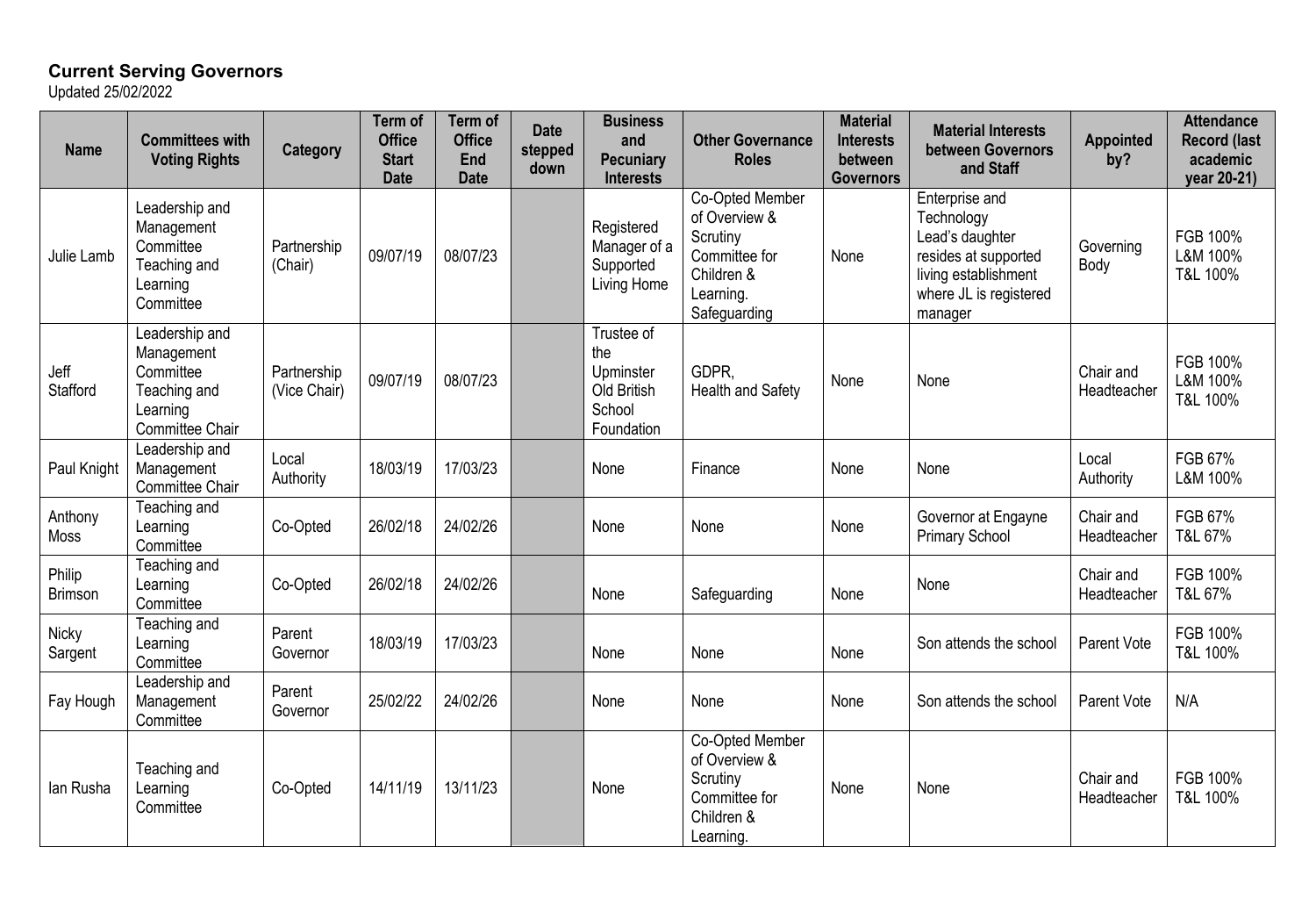## **Current Serving Governors** Updated 25/02/2022

| <b>Name</b>     | <b>Committees with</b><br><b>Voting Rights</b> | Category    | Term of<br><b>Office</b><br><b>Start</b><br><b>Date</b> | Term of<br><b>Office</b><br>End<br><b>Date</b> | <b>Date</b><br>stepped<br>down | <b>Business</b><br>and<br><b>Pecuniary</b><br><b>Interests</b> | <b>Other Governance</b><br><b>Roles</b> | <b>Material</b><br><b>Interests</b><br>between<br><b>Governors</b> | <b>Material Interests</b><br>between Governors<br>and Staff | Appointed<br>by?         | <b>Attendar</b><br>Record (<br>academ<br>year 20- |
|-----------------|------------------------------------------------|-------------|---------------------------------------------------------|------------------------------------------------|--------------------------------|----------------------------------------------------------------|-----------------------------------------|--------------------------------------------------------------------|-------------------------------------------------------------|--------------------------|---------------------------------------------------|
| Emma<br>Allen   |                                                | Headteacher | 09/02/19                                                | 08/02/23                                       |                                | None                                                           | None                                    | None                                                               | Son works at the<br>school. Husband works<br>at Post-16     | Chair and<br>Headteacher | FGB 100%<br>L&M 100%<br>T&L 100%                  |
| Sophie<br>Lewis |                                                | Staff       | 24/01/20                                                | 23/01/24                                       |                                | None                                                           | None                                    | None                                                               | None                                                        | Chair and<br>Headteacher | <b>FGB 67%</b>                                    |

**Attendance Record (last academic year 20-21)**

## **Ex-Governors**

| <b>Name</b>      | <b>Committees</b><br>with Voting<br><b>Rights</b>                                  | <b>Category</b>          | Term of<br><b>Office</b><br><b>Start Date</b> | Term of<br><b>Office</b><br>End<br><b>Date</b> | <b>Date</b><br>stepped<br>down | <b>Business and</b><br><b>Pecuniary</b><br><b>Interests</b> | <b>Other</b><br>Governance<br><b>Roles</b> | <b>Material</b><br><b>Interests</b><br>between<br><b>Governors</b> | <b>Material</b><br><b>Interests</b><br>between<br><b>Governors</b><br>and Staff | <b>Appointed by?</b>     | <b>Attendance</b><br><b>Record (last</b><br>academic year) |
|------------------|------------------------------------------------------------------------------------|--------------------------|-----------------------------------------------|------------------------------------------------|--------------------------------|-------------------------------------------------------------|--------------------------------------------|--------------------------------------------------------------------|---------------------------------------------------------------------------------|--------------------------|------------------------------------------------------------|
| David<br>Jones   | Leadership and<br>Management<br>Committee                                          | Parent<br>Governor       | 26/02/18                                      | 24/02/22                                       |                                | None                                                        | Development<br>and Liaison                 | None                                                               | Son attends<br>the school                                                       | Chair and<br>Headteacher | N/A                                                        |
| Karen<br>Hoffman |                                                                                    | Staff                    | 05/02/16                                      | 03/02/20                                       | 03/02/20                       | None                                                        | None                                       | None                                                               | None                                                                            | Chair and<br>Headteacher | N/A                                                        |
| Ross<br>Cowling  | Leadership and<br>Management<br>Committee                                          | Co-Opted                 | 26/02/18                                      |                                                | 20/11/19                       | None                                                        | Finance                                    | None                                                               | None                                                                            | Chair and<br>Headteacher | N/A                                                        |
| Kim<br>Huggins   | Teaching and<br>Learning<br>Committee                                              | Co-Opted                 | 25/06/18                                      |                                                | 09/07/19                       | None                                                        | None                                       | None                                                               | None                                                                            | Chair and<br>Headteacher | N/A                                                        |
| Sue Gill         | Leadership and<br>Management<br>Committee<br>Teaching and<br>Learning<br>Committee | Co-Opted<br>(Vice Chair) | 09/02/15                                      |                                                | 25/06/18                       | None                                                        | None                                       | None                                                               | Sister of<br>Sandy Warry<br>(TA at the<br>school)                               | Chair and<br>Headteacher | N/A                                                        |